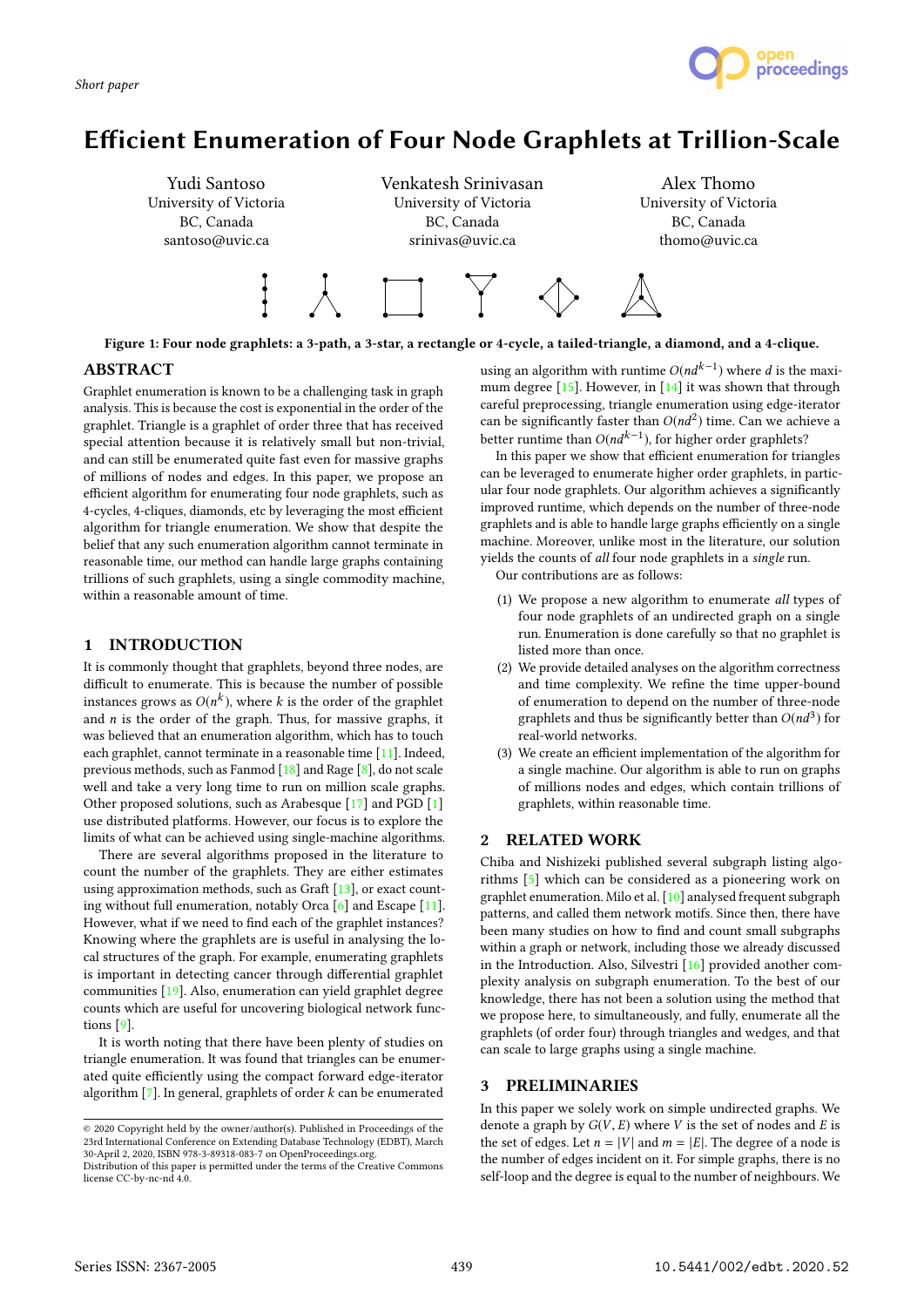|    | <b>Algorithm 1 TRIANGLE ENUMERATION</b>                                 |
|----|-------------------------------------------------------------------------|
|    | <b>Input:</b> An undirected graph $G(V, E)$ in an adjacency list repre- |
|    | sentation                                                               |
|    | 1: for all vertex $u \in V(G)$ do                                       |
| 2: | for all vertex $v \in N(u)$ do                                          |
| 3: | if $v > u$ then                                                         |
| 4: | for all $w \in N(u) \cap N(v)$ do                                       |
| 5: | if $w > v$ then                                                         |
| 6: | ENUMERATETRIANGLE $(u, v, w)$                                           |
|    |                                                                         |

denote the set of neighbours of node  $u$  by  $N(u)$ , and the degree of u by  $d(u) = |N(u)|$ . A subgraph of  $G(V(G), E(G))$  is a graph  $H(V(H), E(H))$  such that  $V(H) \subseteq V(G)$  and  $E(H) \subseteq E(G)$ . We use the notation  $H \subseteq G$  to say that H is a subgraph of G. A subgraph  $H \subseteq G$  is an *induced* subgraph if any edge  $(u, v)$  (which =  $(v, u)$ ) for undirected graphs), with  $u, v \in V(H)$ , is in  $E(H)$  if and only if  $(u, v)$  is in  $E(G)$ . A subgraph is connected if every pair of nodes in it is connected by a path of edges. We assume the following definition: A graphlet is an induced connected subgraph.

There are two kinds of graphlets of three nodes: wedge (Henceforth labeled as  $q_1$ ) and triangle ( $q_2$ ). Note that for induced subgraphs, wedges and triangles cannot be on top of each other (i.e., a wedge and a triangle cannot have the same set of three nodes within the same graph.). For four nodes, we have six types of graphlets, depicted in Figure 1. These are 3-path (or four-nodepath) ( $g_3$ ), 3-star ( $g_4$ ), 4-cycle or rectangle ( $g_5$ ), tailed-triangle  $(q_6)$ , diamond  $(q_7)$ , and 4-clique  $(q_8)$ . The labels that we use here follow the common labelling used by some papers in the literature [2, 12].

Notice that  $g_6$ ,  $g_7$  and  $g_8$  contain triangle(s). A  $g_6$  contains one triangle, a  $q_7$  contains two triangles, and a  $q_8$  contains four triangles. This fact suggests that we can find them through the triangles in the graph. Whenever we find a triangle, we can check if this triangle is a part of any  $g_6$ ,  $g_7$  and/or  $g_8$ . Similarly,  $g_3$ ,  $g_4$  and  $g_5$  contain two, three and four wedges, respectively. Therefore, we can find them through wedges.

We list graphlets by their nodes. Thus, for example,  $(u, v, w, z)$ <sub>8</sub> is a  $g_8$  with nodes  $u$ ,  $v$ ,  $w$  and  $z$ . In enumeration, some care is needed to avoid multiple listing. Without lost of generality, we can use label 1, 2, 3, 4 to represent the nodes in a graphlet. Clearly,  $1 < 2 < 3 < 4$ , so 1 represents the smallest node.

There are 3! = 6 permutations of three nodes. Therefore, for wedges, we have  $(1, 2, 3)$ <sub>1</sub>,  $(1, 3, 2)$ <sub>1</sub>,  $(2, 1, 3)$ <sub>1</sub>,  $(2, 3, 1)$ <sub>1</sub>,  $(3, 1, 2)$ <sub>1</sub> and  $(3, 2, 1)_1$ . However,  $(1, 2, 3)_1$  is the same wedge as  $(3, 2, 1)_1$ ,  $(1, 3, 2)_1$  is the same as  $(2, 3, 1)_1$ , and  $(2, 1, 3)_1$  is the same as  $(3, 1, 2)_1$ . Thus, we have only three possible wedges, only one can be present (for induced case). Our convention is to list with the smaller leg first, i.e.  $(1, 2, 3)_1$ ,  $(1, 3, 2)_1$ , and  $(2, 1, 3)_1$ . We can divide these into two types: those with the smallest node at the center of the wedge (type 1), i.e.,  $(2, 1, 3)_1$ , and those with the smallest node at one of the legs (type 2), i.e.,  $(1, 2, 3)_1$  and  $(1, 3, 2)_1$ . We will see that they require separate treatment. For triangles, all six permutations are isomorphic. Therefore, we only need one to list. We choose the one with the nodes ordered ascendingly:  $(1, 2, 3)_2.$ 

Now for four nodes, there are  $4! = 24$  permutations. For 3paths, by symmetry we only need half (i.e. twelve) of them. For 3-stars, we have four distinct ones depending on which one is the centre. For 4-cycles, the cyclic symmetry gives us a factor of four, while the clockwise counter-clockwise symmetry gives

| Algorithm 2 GRAPH-PREP |  |  |
|------------------------|--|--|
|------------------------|--|--|

**Input:** An undirected graph  $G(V, E)$ 

- 1: Sort V based on the degrees, in ascending order.
- 2: Relabel the vertices according to their new order.
- 3: Build adjacency list of the sorted and relabeled vertices.
- 4: Cut out the smaller neighbours from each neighbour list.

us a factor of two. Therefore, we have only  $24/8 = 3$  distinct permutations. For tailed-triangles, the distinguishing nodes are the end node and the centre node, giving us  $\binom{4}{2}$  or twelve distinct configurations. For diamonds, we have a pair of triangles. Let us call the two end nodes of the shared edge as the connecting nodes, and the other two nodes as the opposing nodes. There are symmetries between the two opposing nodes, and between the two connecting nodes, giving us  $24/2/2 = 6$  distinct configurations. For 4-cliques, we can exchange any pair of nodes and get the same clique. Thus there is only one unique configuration, and we choose to list the nodes in order:  $(1, 2, 3, 4)$ <sub>8</sub>.

#### 4 THE ALGORITHMS

The algorithm that we use for triangle enumeration is an edge iterator algorithm (Algorithm 1) combined with nodes ordering. This combination is similar to the Compact-Forward algorithm [7] but with the ordering done in a pre-processing before the enumeration (Algorithm 2).

| <b>Algorithm 3 TRIANGLE AND WEDGE ENUMERATION</b> |                                                                         |  |  |  |  |
|---------------------------------------------------|-------------------------------------------------------------------------|--|--|--|--|
|                                                   | <b>Input:</b> An undirected graph $G(V, E)$ in an adjacency list repre- |  |  |  |  |
|                                                   | sentation                                                               |  |  |  |  |
|                                                   | 1: for all vertex $u \in V(G)$ do                                       |  |  |  |  |
| 2:                                                | <b>for all</b> vertex $v \in N(u)$ do                                   |  |  |  |  |
| 3:                                                | if $u < v$ then                                                         |  |  |  |  |
| 4:                                                | for all $u' \in N(u)$ and $v' \in N(v)$ do                              |  |  |  |  |
| 5:                                                | if $(u' > u) \wedge (v' > u)$ then                                      |  |  |  |  |
| 6:                                                | if $u' = v' > v$ then                                                   |  |  |  |  |
| 7:                                                | ENUMERATETRIANGLE $(u, v, u')$                                          |  |  |  |  |
| 8:                                                | if $(u' < v') \wedge (u' > v)$ then                                     |  |  |  |  |
| 9:                                                | ENUMERATEWEDGETYPE1 $(v, u, u')$                                        |  |  |  |  |
| 10:                                               | if $u' > v'$ then                                                       |  |  |  |  |
| 11:                                               | ENUMERATEWEDGETYPE2 $(u, v, v')$                                        |  |  |  |  |
|                                                   |                                                                         |  |  |  |  |

The graph preprocessing is based on the following observations: (i) Because of lines 3 and 5 of Algorithm 1 we need to consider only bigger neighbours of every vertex, i.e.,  $N^>(u) =$ <br> $\{x_i \in N(u)|u_i > u\}$  (ii) The triangle count in a graph will not  ${v \in N(u)|v > u}.$  (ii) The triangle count in a graph will not change if we relabel the vertices.

Algorithm 1 can be modified to enumerate the wedges as well. This is shown in Algorithm 3. Notice that by condition on line 3 we assure that  $u$  is always smaller than  $v$ . To avoid multiple listing, when we iterate neighbours of  $v$  we consider only those that are bigger than  $u$  (line 5). However, we need to include smaller neighbours of  $v$  (i.e. those between  $u$  and  $v$ ) to catch all of the wedges.

We extend each of the ENUMERATETRIANGLE and ENUMERateWedge functions above to search for four-node graphlets. Whenever we find a triangle,  $(u, v, w)_2$ , we call the EXPLORETRI-ANGLE function (Algorithm 4), which checks for the intersections among the neighbour sets of the three triangle nodes,  $N(u)$ ,  $N(v)$ and  $N(w)$ . If we find a  $z \in N(u) \cap N(v) \cap N(w)$ , then  $(u, v, w, z)$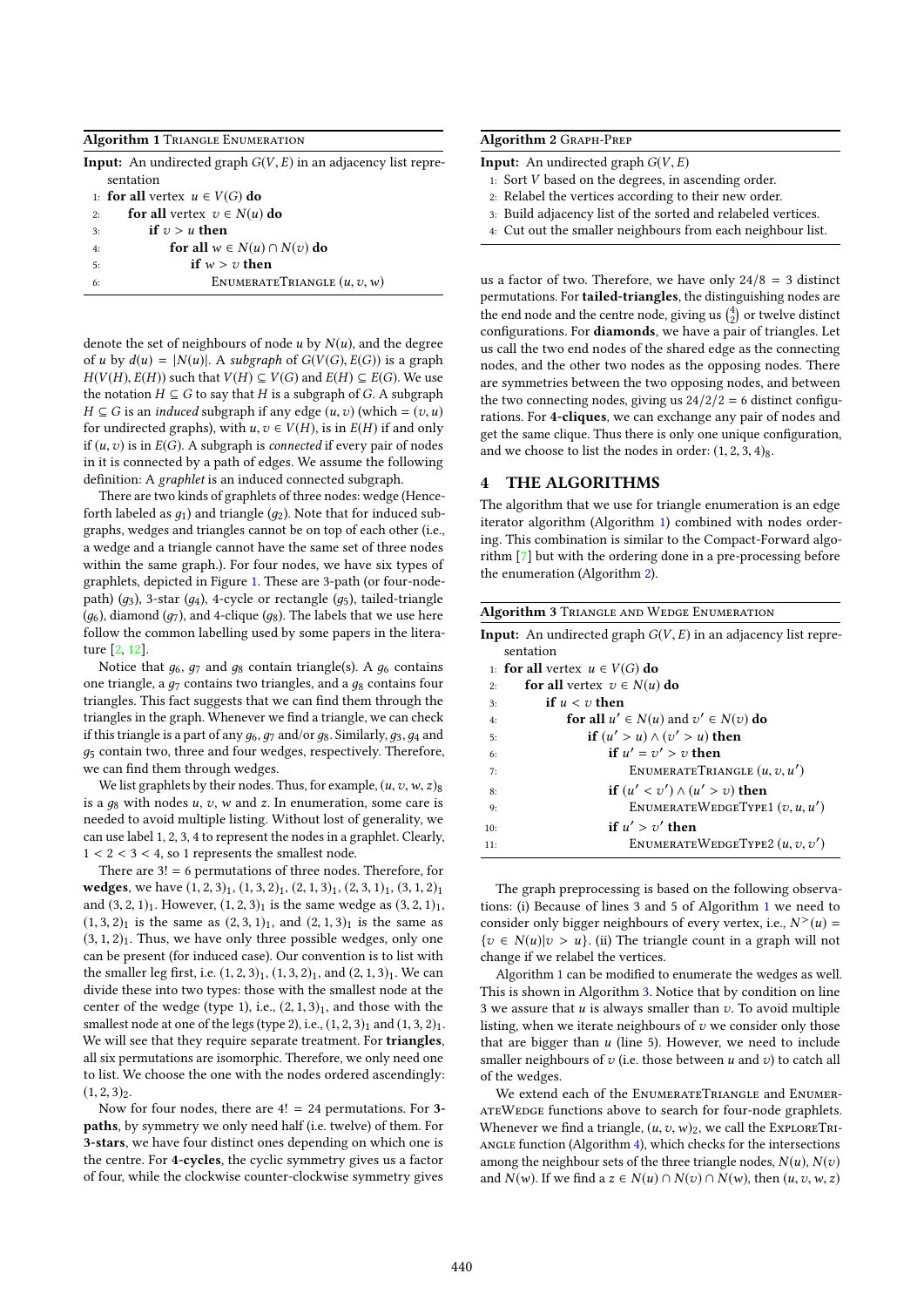#### Algorithm 4 EXPLORE TRIANGLE

**Input:** Given triangle  $(u, v, w)_2$ ,  $u < v < w$ :  $N(u)$ ,  $N(v)$ ,  $N(w)$ .

- 1: Compute intersections among the three neighbour sets.
- 2: for all  $z \in N(u) \cap N(v) \cap N(w)$  with  $z > w$  do<br>3: ENUMERATE4CLIQUE  $(u, v, w, z)$
- ENUMERATE4CLIQUE  $(u, v, w, z)$ 8
- 4: **for all** z in two sets and  $z >$  opposite node **do**<br>5: **ENUMERATEDIAMOND** (.)7
- ENUMERATEDIAMOND (.)7
- 6: for all  $z$  in one set only do  $z_i$ .<br>ENUMERATETAILED TRIA
- ENUMERATETAILEDTRIANGLE (.)6

is a four-clique (i.e.  $q_8$ ). A node z that is in two of the three neighbour sets gives us a diamond (i.e.  $g_7$ ), while a z that is in only one of the three neighbour sets gives us a tailed triangle (i.e.  $q_6$ ). For 4-cliques, we can use the sets of larger neighbours. For diamonds, we can use the sets of neighbours larger than  $u$ . For the tailed triangles, however, we need to include all of the neighbours. Due to this last case we lost some of the advantage of the graph preprocessing. As a result, the runtime might be much longer compared to the triangle enumeration time, depending on the maximum degree.

#### Algorithm 5 Explore Wedge Type-1

**Input:** Given wedge  $(v, u, w)_1$ ,  $u < v < w$ :  $N^{>u}(u)$ ,  $N^{>u}(v)$ ,  $N^{>u}(u_0)$  $\sum_{i=1}^{n}$  Compute intersections among the three neighbour sets.  $>u(w)$ . 2: for all  $z \in N^{>u}(v) \cap N^{>u}(w)$  with  $z \notin N^{>u}(u)$  do<br>3. ENUMER ATERECTANCES  $(u, z, z, w)$ . 3: ENUMERATERECTANGLE  $(u, v, z, w)$ 5 4: for all  $z \in N^{>u}(u)$  only do 5: **if**  $z > w$  then ENUMERATE3STAR  $(u, v, w, z)_4$ 7: for all  $z \in N^{>u}(v)$  only do 8: ENUMERATE3PATH  $(w, u, v, z)$ <sub>3</sub> 9: for all  $z \in N^{>u}(w)$  only do<br>0. ENUMERATE 3PATH (7)  $u$ 10: ENUMERATE3PATH  $(v, u, w, z)$ <sub>3</sub>

For the wedges, we call two different functions depending on the type of the wedge, either Algorithm 5 or 6. In this two functions we only need sets of neighbours that are larger than  $u$ , but this is not done in a pre-processing. Notice that in Algorithm 6  $w$  can be smaller than  $v$ , which is the center of the wedge.

#### Algorithm 6 EXPLORE WEDGE TYPE-2

- **Input:** Given wedge  $(u, v, w)_1, u < v, u < w: N^{>u}(u), N^{>u}(v),$ <br> $N^{>u}(u_0)$  $>u(w)$ .
- 1: Compute intersections among the three neighbour sets.
- 2: for all  $z \in N^{>u}(v)$  only do
- 3: if  $z > w$  then<br>4: ENUMERAT
- ENUMERATE3STAR  $(v, u, w, z)_4$
- 5: for all  $z \in N^{>u}(w)$  only do
- 
- 6: **if**  $z \neq v$  **then**<br>7: **ENUMERA** ENUMERATE3PATH  $(u, v, w, z)$ <sub>3</sub>

## 5 ANALYSIS

THEOREM 1. Algorithm 3 correctly enumerates wedges and triangles in an undirected graph.

PROOF. Each edge  $(u, v)$ , with  $u < v$ , is iterated once and only once. For each, we enumerate all the intersecting neighbours

(i.e., triangles), and non-intersecting neighbours (i.e., wedges). Thus, all wedges and triangles in the graph would be found. For triangles, we avoid multiple listing by imposing condition type-2 wedges, since  $u < v'$  there will be no double counting.  $□$  $v' = v' > v$ . For type-1 wedges we impose condition  $u' > v$ . For  $v = v'$  wedges since  $u \le v'$  there will be no double counting

THEOREM 2. Algorithms 4, 5 and 6, combined with algorithm 3, correctly enumerate all four node graphlets in an undirected graph.

PROOF. As proven above, all triangles and wedges are enumerated once. For each triangle, the three neighbour sets are checked. Each node that is in only one of the sets yields a tailedtriangle. All tails would be found in the sets. A node that is in the intersection of two sets yields a diamond. By asserting that this node is larger than the opposite node in the diamond we assure that any diamond would be listed just once. A node that is in the intersection of all three sets yields a 4-clique. We assert that this node is larger than any node in the triangle to assure that the clique has not been listed in any previous iteration. For wedges, similarly, all four node graphlets attached to each wedge would be found. Multiple listing is avoided by considering only 3-paths, 3-stars and 4-cycles, and by careful conditions on the node ordering. For the 3-paths we make sure that the smallest node is always in the first half of the path. For the 3-stars we make sure that the fourth node is greater than the third node. The center node does not need to be the smallest. For 4-cycles we make sure that the fourth node is opposite to the first node.  $\square$ 

Theorem 3. The runtime of the four node graphlet enumeration is bounded by  $O((N_{\Delta} + N_{\angle})d_{\text{max}} + T_{3q})$ , where  $N_{\Delta}$  ( $N_{\angle}$ ) is the number of triangles (wedges), and  $T_{3g}$  is the time to enumerate triangles and wedges.

PROOF. For each triangle and wedge the algorithm runs through the neighbor sets to check the intersections with cost  $\leq (d(u) + d(v)) + d(w)$ .  $d(v) + d(w)$ ).

Note that in general  $(N_{\Delta} + N_{\angle}) \lesssim nd_{\text{max}}^2$ , with the upper<br>use is satisfied by a regular graph. However, for all real world value is satisfied by a regular graph. However, for all real world networks, we have  $(N_\Delta + N_\ell) \ll nd_{\text{max}}^2$ . Also,  $T_{3g} \ll nd_{\text{max}}^2$ using efficient enumeration. Therefore, in practice, our runtime is much less than worst case bound of  $O(nd_{\text{max}}^3)$ .

## 6 EXPERIMENTS

The networks that we study are listed in Table 2. All of the datasets were downloaded from the Laboratory for Web Algorithmics [3, 4], http://law.di.unimi.it/datasets.php. We symmetrized them and got rid of any loops to get simple undirected graphs. We implemented our code in Java with parallel streams, and use Webgraph library [4]. We used a Linux machine with dual Xeon E5-2620 processors of 24 threads and 128 GB of RAM. We notice, however, that the memory usage is < <sup>1</sup> GB throughout the experiment.

The graphlet counts are listed in Table 1. We can check that for all of these graphs,  $N_{\Delta} + N_{\angle} \ll nd_{\text{max}}^2$  using their  $d_{\text{max}}$  values<br>from Table 2. For example, for a mazon,  $N_{\Delta} + N_{\angle} \approx 42$ M and from Table 2. For example, for **amazon**,  $N_{\Delta} + N_{\angle} \approx 42M$  and  $nd_{\text{max}}^2 \approx 853B$ , a four order of magnitude difference. For all of the graphs that we consider here the difference is from three to the graphs that we consider here the difference is from three to five orders of magnitude.

The runtimes are shown in Table 3. We include the triangle enumeration time,  $T_{\Lambda}$ , for comparison. As wedges cannot take full advantage of the pre-processing, they take longer time for enumeration, hence  $T_{3q}$  is larger than  $T_{\Delta}$ . Notice that the preprocessing time,  $T_{\text{Prep}}$ , is just about the same magnitude as  $T_{\Delta}$ .